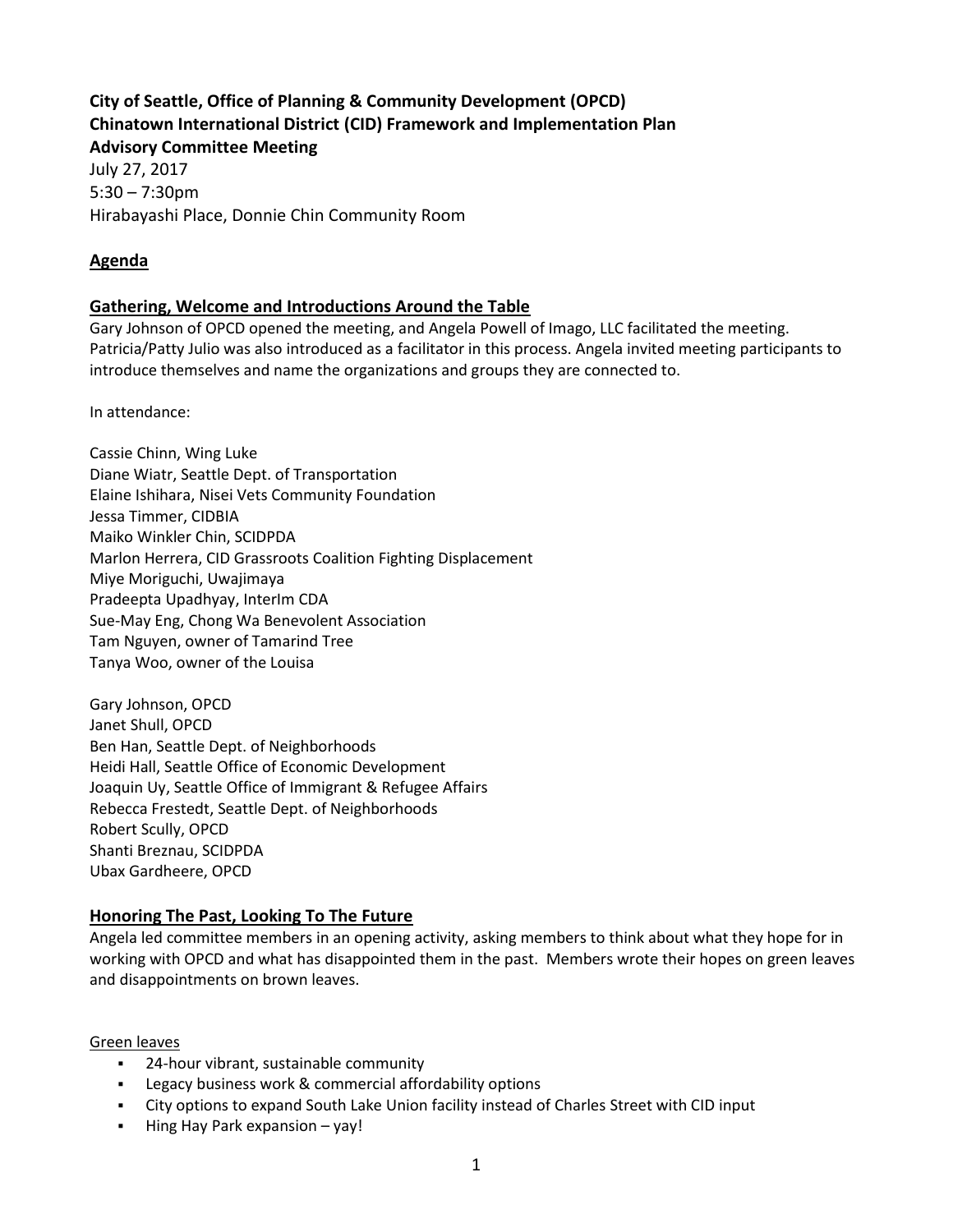- Culturally appropriate outreach efforts from city are getting better
- Outreach that is clear & frequent communication builds trust. Voices heard & respected.
- **Community spirit, people watch out for each other. Business owners help each other.**
- Younger generation getting more involved, more social media, more communication
- Young activist leaders increase energy, ideas and commitment
- Good faith desire to move forward together
- Possibility of a good plan, hope for implementation
- New design / use guidelines and process for entirety of Little Saigon
- Clear guidelines and assistance for decision & development
- **•** Excitement that this inclusive process will strengthen relations with the city
- My show!
- Expectation that this process will be strengthened by open, honest conversations, which benefit the community
- Thriving, vibrant, safe neighborhood & economically stable
- Rich cultural history to move forward
- More and economically diverse housing options
- Strong, dedicated community activists & organizers: past, present and to come
- The amplification of our community voice
- Hope of authentic community & neighborhood for my future grandkids
- Construction / re-development of the Louisa

#### Brown leaves

- Agencies in CID claiming to represent the community to the city without community input
- Lack of accountability, not using the city's own RSJI tool
- Lack of transparency, lack of community engagement
- Mistruths spread, fear mongering, manipulation, exploitation of CID community, especially most vulnerable – non-English speaking, elderly, youth/children
- Lack of follow-up regarding Donnie Chin
- Lack of community engagement, decision making
- RSJI? Who's defining and implementing?
- Lack of understanding of neighborhoods
- **•** I-5 construction splits CID
- Lack of investment in physical environment
- Crime (public safety) SPD response times, graffiti
- Cost of historic building maintenance getting help
- Over a century of public works projects & initiatives that have negatively impacted / harmed / destroyed the CID
- Reactive nature of events in the neighborhood
- **•** Siting of Navigation Center
- Gentrification & displacement
- Donald Trump!
- **2013 closure of major CID intersections for street car construction during Lunar New Year**
- Street car construction longer than expected, businesses closed or were severely hurt by it

Angela briefly summarizes the activity by highlighting the strength of the CID community. She also acknowledges the feeling that power has not always been shared/equalized in community engagement between the community and City Departments and decision-making not always clear. This process is an opportunity to develop a working model that will benefit all players and the community as a whole.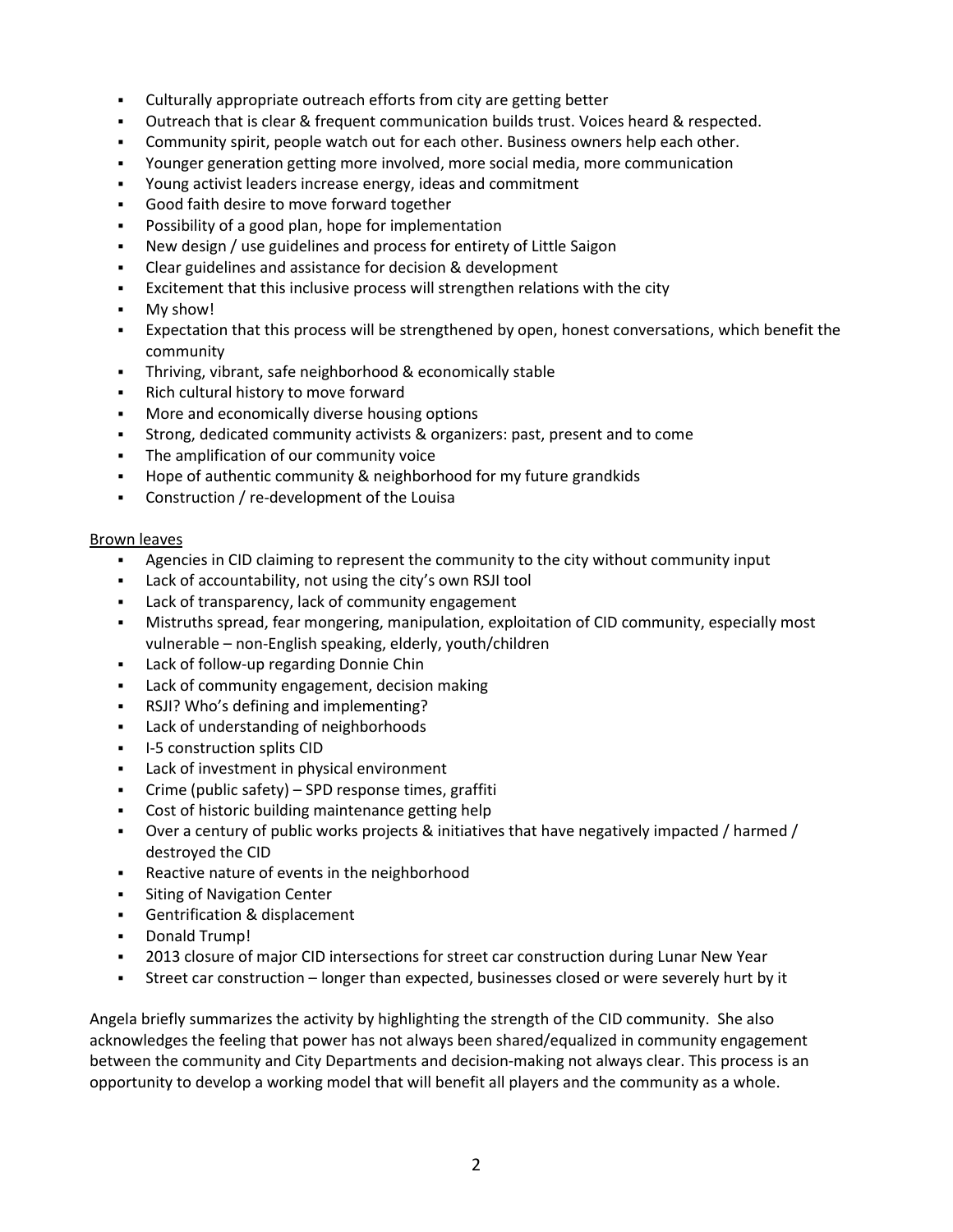## **Discussion of the Advisory Committee Structure**

The bulk of the meeting was spent discussing the Advisory Committee Structure, including Workgroups (discussed in next section).

Using the document, Committee Overview, Chinatown International District Advisory Committee, Gary Johnson discussed the goals and purpose of the Advisory Committee, proposed structure and workgroup priorities.

- The committee will meet monthly
- Committee members will also sit on at least 1 workgroup
- **■** Maiko and Pradeepta will serve as co-chairs of the Advisory Ceommittee
- Workgroups will develop recommendations and relay them to the Advisory Committee
- **EXECT** The Advisory Committee will provide final direction to the Ceity
- The product will be a set of recommendations that will inform the development of a planning document at end of the 12-18 month Ceommittee process

Five workgroups will be formed to address the following issues:

- 1. Community development and stabilization
- 2. ISRD and design review
- 3. Charles Street campus master plan
- 4. Framework for strategic investment (55 city projects)
- 5. Public realm

There was discussion around these questions:

- *What is the relationship between the committee and the Capital Cabinet?* The Capital Cabinet will be kept apprised of Committee activities and convene as necessary to respond to potential requests or proposals.
- *How much "teeth" will the resulting planning document have?* This is an open question. The complexity of the process and resulting plan will mean that there may be multiple avenues for the work to actualize. City staff will work to be transparent about both opportunities to push and where limitations may lie.
- *How do we check-in with the larger community on this process? This committee doesn't represent everyone in the community. Does the city have funds for translation, interpretation, community liaisons?*

Yes, there are funds for translation and other community engagement activities. How we will fully engage the community is an open question – however there is an explicit desire and plan to engage community in real and authentic ways. Ben Han of the Department of Neighborhoods discussed some initial thoughts on this and in addition stating that there will be time to explore this question together and create a clear plan.

Angela reviewed two process pieces for the Advisory Committees' work overall: core values for the committee and describes the "Fist to Five" decision-making model intended to create consensus.

## **Discussion of the Workgroup Structure**

Using three source documents, Gary describes and talks through the workgroup structure.

- CID Framework and implementation plan elements
- Overview of work program timeline
- Framework and implementation plan elements IDT membership and focus areas